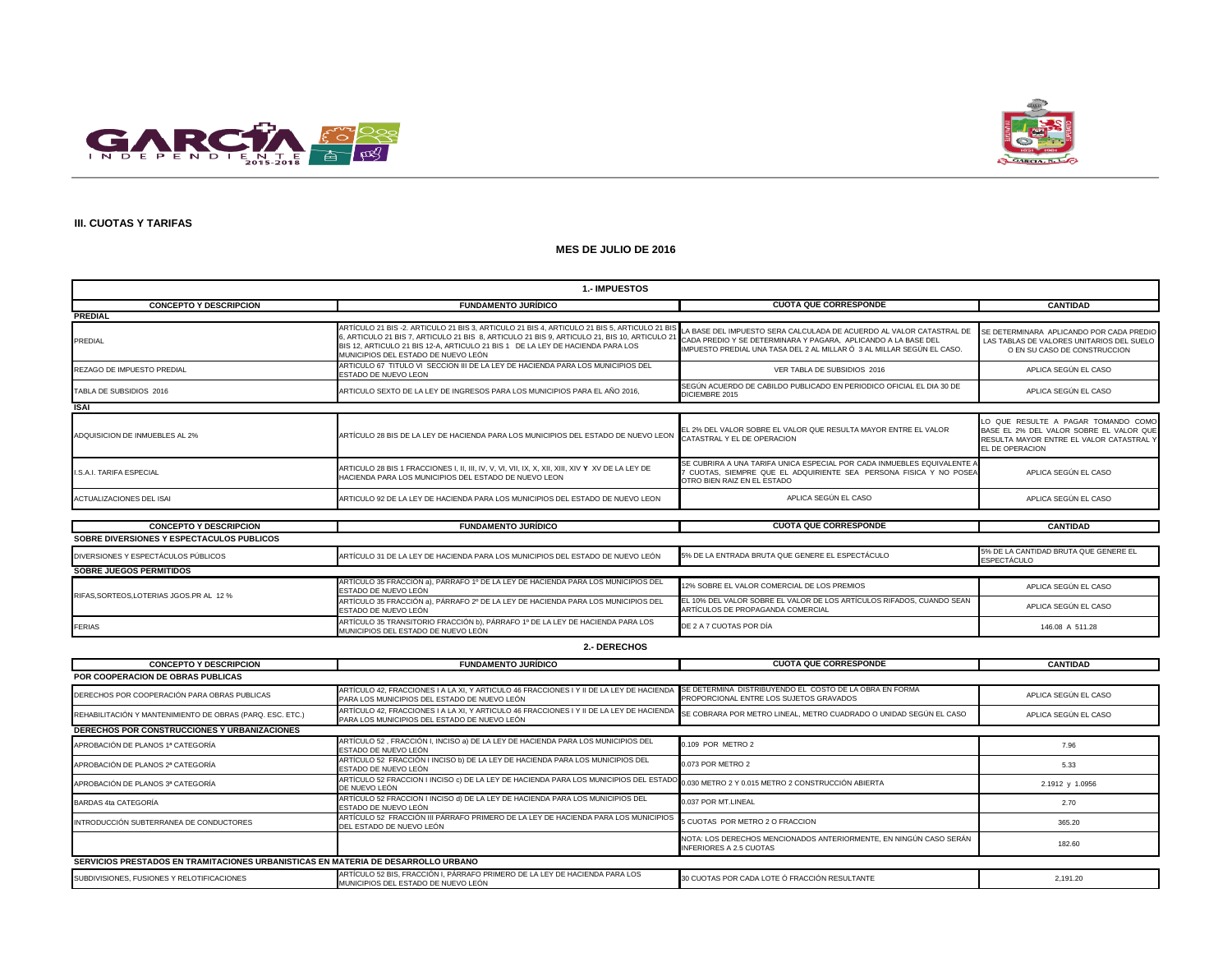| PREDIOS RESULTANTES DE HASTA 250 M2                                                        | ARTÍCULO 52 BIS, FRACCIÓN I, PÁRRAFO SEGUNDO DE LA LEY DE HACIENDA PARA LOS                                                                 | 3 CUOTAS POR CADA LOTE Ó FRACCIÓN RESULTANTE                                                                                                                                                                                                                                                                                                                                                                                                                                                                                                                                        | 219.12                                                                                                                                                                     |
|--------------------------------------------------------------------------------------------|---------------------------------------------------------------------------------------------------------------------------------------------|-------------------------------------------------------------------------------------------------------------------------------------------------------------------------------------------------------------------------------------------------------------------------------------------------------------------------------------------------------------------------------------------------------------------------------------------------------------------------------------------------------------------------------------------------------------------------------------|----------------------------------------------------------------------------------------------------------------------------------------------------------------------------|
| FACTIBILIDAD Y LINEAMIENTO                                                                 | MUNICIPIOS DEL ESTADO DE NUEVO LEÓN<br>ARTÍCULO 52 BIS, FRACCIÓN I, PÁRRAFO TERCERO DE LA LEY DE HACIENDA PARA LOS                          | 2 CUOTAS                                                                                                                                                                                                                                                                                                                                                                                                                                                                                                                                                                            | 146.08                                                                                                                                                                     |
| INICIO DE TRAMITE DE USO DE SUELO O EDIFICACION                                            | MUNICIPIOS DEL ESTADO DE NUEVO LEÓN                                                                                                         |                                                                                                                                                                                                                                                                                                                                                                                                                                                                                                                                                                                     |                                                                                                                                                                            |
| INICIO DE TRAMITE DE LICENCIA DE USO DE SUELO O EDIFICACIÓN                                | ARTÍCULO 52 BIS, FRACCIÓN II, INCISO b) DE LA LEY DE HACIENDA PARA LOS MUNICIPIOS DEL                                                       |                                                                                                                                                                                                                                                                                                                                                                                                                                                                                                                                                                                     |                                                                                                                                                                            |
| <b>HASTA 100 M2</b>                                                                        | STADO DE NUEVO LEÓN                                                                                                                         | 6 CUOTAS                                                                                                                                                                                                                                                                                                                                                                                                                                                                                                                                                                            | 438.24                                                                                                                                                                     |
| INICIO DE TRÁMITE DE LICENCIA DE USO DE SUELO Ó EDIFICACIÓN<br>MAYOR DE 100 Y HASTA 250 M2 | ARTÍCULO 52 BIS, FRACCIÓN II, INCISO b) DE LA LEY DE HACIENDA PARA LOS MUNICIPIOS DEL<br>STADO DE NUEVO LEÓN                                | 12 CUOTAS                                                                                                                                                                                                                                                                                                                                                                                                                                                                                                                                                                           | 876.48                                                                                                                                                                     |
| INICIO DE TRÁMITE DE LICENCIA DE USO DE SUELO Ó EDIFICACIÓN<br>MAYOR DE 250 Y HASTA 500 M2 | ARTÍCULO 52 BIS, FRACCIÓN II, INCISO c) DE LA LEY DE HACIENDA PARA LOS MUNICIPIOS DEL<br>STADO DE NUEVO LEÓN                                | <b>8 CUOTAS</b>                                                                                                                                                                                                                                                                                                                                                                                                                                                                                                                                                                     | 1,314.72                                                                                                                                                                   |
| INICIO DE TRÁMITE DE LICENCIA DE USO DE SUELO Ó EDIFICACIÓN<br>MAYOR DE 500 HASTA 1000 M2  | ARTÍCULO 52 BIS, FRACCIÓN II, INCISO d) DE LA LEY DE HACIENDA PARA LOS MUNICIPIOS DEL<br>STADO DE NUEVO LEÓN                                | 24 CUOTAS                                                                                                                                                                                                                                                                                                                                                                                                                                                                                                                                                                           | 1,752.96                                                                                                                                                                   |
| INICIO DE TRÁMITE DE LICENCIA DE USO DE SUELO Ó EDIFICACIÓN<br>MAYOR DE 1000 M2            | ARTÍCULO 52 BIS, FRACCIÓN II, INCISO e) DE LA LEY DE HACIENDA PARA LOS MUNICIPIOS DEL<br>ESTADO DE NUEVO LEÓN                               | 30 CUOTAS                                                                                                                                                                                                                                                                                                                                                                                                                                                                                                                                                                           | 2,191.20                                                                                                                                                                   |
|                                                                                            |                                                                                                                                             |                                                                                                                                                                                                                                                                                                                                                                                                                                                                                                                                                                                     |                                                                                                                                                                            |
| LICENCIAS DE USO DE SUELO O EDIFICACIONES                                                  | ARTÍCULO 52 BIS, FRACCIÓN III, INCISO a) DE LA LEY DE HACIENDA PARA LOS MUNICIPIOS DEL                                                      |                                                                                                                                                                                                                                                                                                                                                                                                                                                                                                                                                                                     |                                                                                                                                                                            |
| LICENCIA DE USO DE SUELO Ó EDIFICACIÓN HASTA 100 M2                                        | ESTADO DE NUEVO LEÓN                                                                                                                        | 6 CUOTAS                                                                                                                                                                                                                                                                                                                                                                                                                                                                                                                                                                            | 438.24                                                                                                                                                                     |
| LICENCIA DE USO DE SUELO Ó EDIFICACIÓN MAYOR DE 100 HASTA 250 M2                           | ARTÍCULO 52 BIS, FRACCIÓN III, INCISO b) DE LA LEY DE HACIENDA PARA LOS MUNICIPIOS DEL<br>STADO DE NUEVO LEÓN                               | <b>2 CUOTAS</b>                                                                                                                                                                                                                                                                                                                                                                                                                                                                                                                                                                     | 876.48                                                                                                                                                                     |
| LICENCIA DE USO DE SUELO Ó EDIFICACIÓN MAYOR DE 250 HASTA 500 M2                           | ARTÍCULO 52 BIS, FRACCIÓN III, INCISO c) DE LA LEY DE HACIENDA PARA LOS MUNICIPIOS DEL<br>ESTADO DE NUEVO LEÓN                              | 18 CUOTAS                                                                                                                                                                                                                                                                                                                                                                                                                                                                                                                                                                           | 1,314.72                                                                                                                                                                   |
| LICENCIA DE USO DE SUELO Ó EDIFICACIÓN MAYOR DE 500 HASTA 1000                             | ARTÍCULO 52 BIS, FRACCIÓN III, INCISO d) DE LA LEY DE HACIENDA PARA LOS MUNICIPIOS DEL<br>STADO DE NUEVO LEÓN                               | 24 CUOTAS                                                                                                                                                                                                                                                                                                                                                                                                                                                                                                                                                                           | 1.752.96                                                                                                                                                                   |
| LICENCIA DE USO DE SUELO MAYOR DE 1000 M2                                                  | ARTÍCULO 52 BIS, FRACCIÓN III, INCISO e) DE LA LEY DE HACIENDA PARA LOS MUNICIPIOS DEL<br>ESTADO DE NUEVO LEÓN                              | 30 CUOTAS                                                                                                                                                                                                                                                                                                                                                                                                                                                                                                                                                                           | 2,191.20                                                                                                                                                                   |
| <b>ADICIONALES</b>                                                                         |                                                                                                                                             |                                                                                                                                                                                                                                                                                                                                                                                                                                                                                                                                                                                     |                                                                                                                                                                            |
| ADICIONALES LICENCIA DE USO DE DUELO Ó EDIFICACIÓN HASTA 100M2                             | ARTÍCULO 52 BIS, FRACCIÓN III, PÁRRAFO SEGUNDO, INCISO a) DE LA LEY DE HACIENDA PARA                                                        | 0.08 CUOT. POR MT2                                                                                                                                                                                                                                                                                                                                                                                                                                                                                                                                                                  | 5.84                                                                                                                                                                       |
| ADICIONALES LICENCIA DE USO DE SUELO Ó EDIFICACIÓN MAYOR DE 100                            | OS MUNICIPIOS DEL ESTADO E NUEVO LEÓN<br>ARTÍCULO 52 BIS, FRACCIÓN III, PÁRRAFO SEGUNDO, INCISO b) DE LA LEY DE HACIENDA PARA               | 0.16 CUOT., POR MT2                                                                                                                                                                                                                                                                                                                                                                                                                                                                                                                                                                 | 11.69                                                                                                                                                                      |
| <b>HASTA 250 M2</b><br>ADICIONALES LICENCIA DE USO DE SUELO Ó EDIFICACIÓN MAYOR DE 250     | LOS MUNICIPIOS EL ESTADO DE NUEVO LEÓN<br>ARTÍCULO 52 BIS, FRACCIÓN III, PÁRRAFO SEGUNDO, INCISO c) DE LA LEY DE HACIENDA PARA              |                                                                                                                                                                                                                                                                                                                                                                                                                                                                                                                                                                                     |                                                                                                                                                                            |
| <b>HASTA 500 M2</b><br>ADICIONALES LICENCIA DE USO DE SUELO Ó EDIFICACIÓN MAYOR DE 500     | OS MUNICIPIOS DEL ESTADO DE NUEVO LEÓN<br>ARTÍCULO 52 BIS, FRACCIÓN III, PÁRRAFO SEGUNDO, INCISO d) DE LA LEY DE HACIENDA DE LOS            | 0.24 CUOT. POR MT2                                                                                                                                                                                                                                                                                                                                                                                                                                                                                                                                                                  | 17.53                                                                                                                                                                      |
| HASTA 1000 M2<br>ADICIONALES LICENCIA DE USO DE SUELO Ó EDIFICACIÓN MAYOR DE 100           | IUNICIPIOS DEL ESTADO DE NUEVO LEÓN                                                                                                         | 0.31 CUOT. POR MT2                                                                                                                                                                                                                                                                                                                                                                                                                                                                                                                                                                  | 22.64                                                                                                                                                                      |
|                                                                                            | ARTÍCULO 52 BIS, FRACCIÓN III, PÁRRAFO SEGUNDO, INCISO e) DE LA LEY DE HACIENDA PARA<br>OS MUNICIPIOS DELESTADO DE NUEVO LEÓN               | 0.38 CUOTAS POR MT2                                                                                                                                                                                                                                                                                                                                                                                                                                                                                                                                                                 | 27.76                                                                                                                                                                      |
|                                                                                            |                                                                                                                                             | NOTA: LA CUOTA PREVISTA NO EXCEDERÁ DE \$8.00 POR METRO CUADRADO PARA<br>EDIFICACIONES HABITACIONALES MULTIFAMILIARES. LAS CASAS-HABITACION<br>ESTARAN EXENTAS DEL PAGO DE ESTE DERECHO.                                                                                                                                                                                                                                                                                                                                                                                            | SEGÚN SEA EL CASO                                                                                                                                                          |
| FACTIBILIDAD Y AUTORIZACION DE REGIMEN DE CONDOMINIO                                       |                                                                                                                                             |                                                                                                                                                                                                                                                                                                                                                                                                                                                                                                                                                                                     |                                                                                                                                                                            |
| FACTIBILIDAD Y AUTORIZACIÓN DE RÉGIMENES EN CONDOMINIO<br>VERTICAL                         | ARTÍCULO 52 BIS, FRACCIÓN IV, INCISO a) DE LA LEY DE HACIENDA PARA LOS MUNICIPIOS DEL<br>STADO DE NUEVO LEÓN                                | 0.12 CUOTAS POR MT.2 DE CONSTRUCCION                                                                                                                                                                                                                                                                                                                                                                                                                                                                                                                                                | 8.76                                                                                                                                                                       |
|                                                                                            | ARTÍCULO 52 BIS, FRACCIÓN IV, INCISO b) Y FRACCION V INCISO a) DE LA LEY DE HACIENDA DE                                                     | LOTES HABITACIONALES O INDUSTRIALES DE HASTA 150 M2: 0.107 CUOTAS                                                                                                                                                                                                                                                                                                                                                                                                                                                                                                                   | 7.82                                                                                                                                                                       |
| FACTIBILIDAD Y AUTORIZACIÓN DE RÉGIMENES EN CONDOMINIO                                     | OS MUNICIPIOS DEL ESTADO DE NUEVO LEÓN                                                                                                      | LOTES HABITACIONALES O INDUSTRIALES DE MAS DE 150 M2 HASTA 300 M2: 0.143                                                                                                                                                                                                                                                                                                                                                                                                                                                                                                            |                                                                                                                                                                            |
| <b>HORIZONTAL</b>                                                                          | ARTÍCULO 52 BIS, FRACCIÓN IV, INCISO b) Y FRACCION V INCISO b) DE LA LEY DE HACIENDA DE<br>LOS MUNICIPIOS DEL ESTADO DE NUEVO LEÓN          | <b>CUOTAS</b><br>LOTES HABITACIONALES O INDUSTRIALES DE MAS DE 300 M2: 0.172 CUOTAS                                                                                                                                                                                                                                                                                                                                                                                                                                                                                                 | 10.44                                                                                                                                                                      |
|                                                                                            |                                                                                                                                             |                                                                                                                                                                                                                                                                                                                                                                                                                                                                                                                                                                                     | 12.56                                                                                                                                                                      |
|                                                                                            |                                                                                                                                             | LOTES HABITACIONALES O INDUSTRIALES DE HASTA 150 M2: 0.107 CUOTAS                                                                                                                                                                                                                                                                                                                                                                                                                                                                                                                   | 7.82                                                                                                                                                                       |
|                                                                                            | ARTÍCULO 52 BIS, FRACCIÓN IV, INCISO c) Y FRACCION V INCISO c) NUMERO 1 DE LA LEY DE<br>HACIENDA DE LOS MUNICIPIOS DEL ESTADO DE NUEVO LEÓN | LOTES HABITACIONALES O INDUSTRIALES DE MAS DE 150 M2 HASTA 300 M2: 0.143<br><b>CUOTAS</b>                                                                                                                                                                                                                                                                                                                                                                                                                                                                                           | 10.44                                                                                                                                                                      |
| FACTIBILIDAD Y AUTORIZACIÓN DE RÉGIMENES EN CONDOMINIO MIXTO                               |                                                                                                                                             | LOTES HABITACIONALES O INDUSTRIALES DE MAS DE 300 M2: 0.172 CUOTAS                                                                                                                                                                                                                                                                                                                                                                                                                                                                                                                  | 12.56                                                                                                                                                                      |
|                                                                                            | ARTÍCULO 52 BIS, FRACCIÓN IV, INCISO b) Y FRACCION V INCISO b) NUMERO 3 DE LA LEY DE<br>ACIENDA DE LOS MUNICIPIOS DEL ESTADO DE NUEVO LEÓN  | LOTES CAMPESTRES: 0.107 CUOTAS                                                                                                                                                                                                                                                                                                                                                                                                                                                                                                                                                      | 7.82                                                                                                                                                                       |
| <b>AUTORIZACION DE FRACCIONAMIENTOS</b>                                                    |                                                                                                                                             |                                                                                                                                                                                                                                                                                                                                                                                                                                                                                                                                                                                     |                                                                                                                                                                            |
| FACTIBILIDAD Y LINFAMIENTOS                                                                | ARTÍCULO 52 BIS, FRACCIÓN V, INCISO a) DE LA LEY DE HACIENDA DE LOS MUNICIPIOS DEL<br>STADO DE NUEVO LEÓN                                   | 117.5 CUOTAS                                                                                                                                                                                                                                                                                                                                                                                                                                                                                                                                                                        | 8.582.20                                                                                                                                                                   |
| PROYECTO URBANÍSTICO                                                                       | ARTÍCULO 52 BIS, FRACCIÓN V, INCISO b) DE LA LEY DE HACIENDA PARA LOS MUNICIPIOS DEL<br>STADO DE NUEVO LEÓN                                 | 117.5 CUOTAS                                                                                                                                                                                                                                                                                                                                                                                                                                                                                                                                                                        | 8,582.20                                                                                                                                                                   |
| PROYECTO EJECUTIVO                                                                         | ARTÍCULO 52 BIS, FRACCIÓN V, INCISO c) NUMERALES 1, 2, 3, 4, 5, 6 DE LA LEY DE HACIENDA<br>PARA LOS MUNICIPIOS DEL ESTADO DE NUEVO LEÓN     | SE COBRARA POR M2 DE ÁREA VENDIBLE DEPENDIENDO SI EL ÁREA ES<br>HABITACIONAL, INDUSTRIAL, CAMPESTRE U OTROS A-LOTES CON SUPERFICIE<br>HASTA 150 M2, 0.107 CUOTAS.<br>B-LOTES CON SUPERFICIE DE MÁS DE 150 M2 Y<br>HASTA 300 M2, 0.143 CUOTAS,<br>LOTES CON SUPERFICIE MAYOR A 300 M2 0.172<br><b>CUOTAS</b>                                                                                                                                                                                                                                                                         | 1-LOTES CON SUPERFICIE HASTA 150 M2, 7.81<br>MT.2. B-LOTES CON SUPERFICIE DE MÁS DE 150<br>M2 Y HASTA 300 M2, 10.44 MT.2, LOTES CON<br>SUPERFICIE MAYOR A 300 M2 12.56 MT2 |
| HABITACIONALES O INDUSTRIALES                                                              | ARTÍCULO 52 BIS, FRACCION V, INCISO C) NUMERO 1 LETRA a b c DE LA LEY DE HACIENDA PARA<br>OS MUNICIPIOS DEL ESTADO DE NUEVO LEÓN            | HABITACIONALES E INDUSTRIALES, EXCEPTUANDO LOS PREDIOS RESERVADOS<br>PARA EQUIPAMIENTOS COMERCIALES Y DE SERVICIOS:SE COBRARA POR M2 DE A-LOTES CON SUPERFICIE HASTA 150 M2, 7.81<br>ÁREA VENDIBLE DEPENDIENDO SI EL ÁREA ES HABITACIONAL, INDUSTRIAL, MT.2, B-LOTES CON SUPERFICIE DE MÁS DE 150<br>CAMPESTRE U OTROS A-LOTES CON SUPERFICIE HASTA 150 M2, 0.107 CUOTAS, M2 Y HASTA 300 M2, 10.44 MT.2, LOTES CON<br>B-LOTES CON SUPERFICIE DE MÁS DE 150 M2 Y HASTA 300 M2, 0.143 CUOTAS, SUPERFICIE MAYOR A 300 M2 12.56 MT2<br>LOTES CON SUPERFICIE MAYOR A 300 M2 0.172 CUOTAS |                                                                                                                                                                            |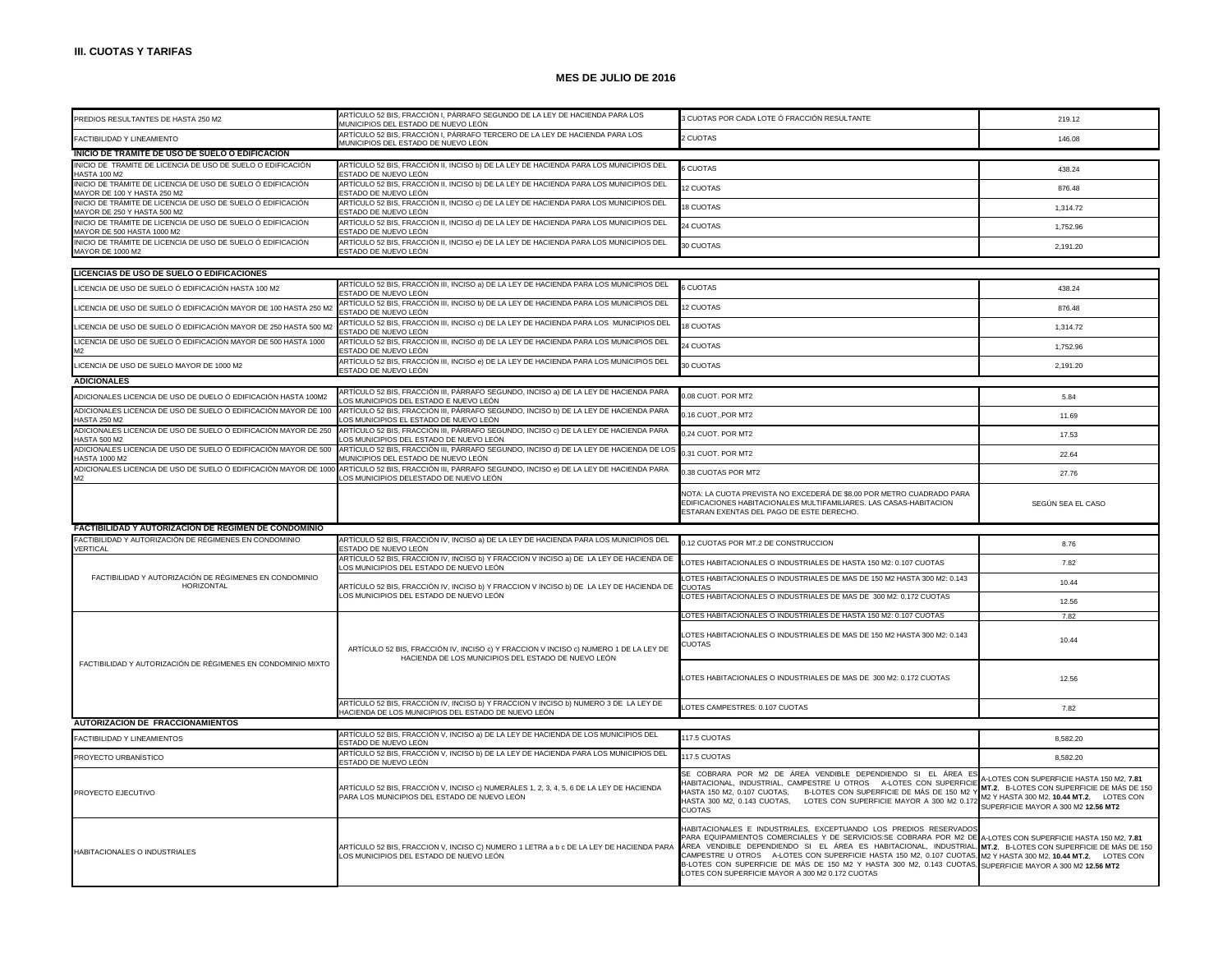| LOTES CON SUPERFICIE HASTA 150 M2                                                                | ARTÍCULO 52 BIS, FRACCIÓN V. INCISO c), NÚMERO 1, APARTADO A. DE LA LEY DE HACIENDA<br>PARA LOS MUNICIPIOS DEL ESTADO DE NUEVO LEÓN | 0.107 CUOTAS                                                                                                                                                                                                      | 7.82                     |
|--------------------------------------------------------------------------------------------------|-------------------------------------------------------------------------------------------------------------------------------------|-------------------------------------------------------------------------------------------------------------------------------------------------------------------------------------------------------------------|--------------------------|
| LOTES CON SUPERFICIE DE MAS DE 150 HASTA 300 M2                                                  | ARTÍCULO 52 BIS, FRACCIÓN V. INCISO c), NÚMERO 1, APARTADO B. DE LA LEY DE HACIENDA<br>PARA LOS MUNICIPIOS DEL ESTADO DE NUEVO LEÓN | 0.143 CUOTAS                                                                                                                                                                                                      | 10.44                    |
| LOTES CON SUPERFICIE MAYOR DE 300 M2                                                             | ARTÍCULO 52 BIS, FRACCIÓN V. INCISO c), NÚMERO 1, APARTADO C. DE LA LEY DE HACIENDA<br>PARA LOS MUNICIPIOS DEL ESTADO DE NUEVO LEÓN | 0.172 CUOTAS                                                                                                                                                                                                      | 12.56                    |
| INDUSTRIALES UBICADOS EN EL MUNICIPIO                                                            | ARTÍCULO 52 BIS, FRACCIÓN V. INCISO c), NÚMERO 2 DE LA LEY DE HACIENDA PARA LOS<br>MUNICIPIOS DEL ESTADO DE NUEVO LEÓN              | 0.107 CUOTAS                                                                                                                                                                                                      | 7.82                     |
| OTROS UBICADOS EN EL MUNICIPIO                                                                   | ARTÍCULO 52 BIS, FRACCIÓN V. INCISO c), NÚMERO 5 DE LA LEY DE HACIENDA PARA LOS<br>MUNICIPIOS DEL ESTADO DE NUEVO LEÓN              | 0.107 CUOTAS                                                                                                                                                                                                      | 7.82                     |
| CERTIFICACIÓN DEL CUMPLIMIENTO DE REQUSITOS PARA VENTA.                                          | ARTÍCULO 52 BIS, FRACCIÓN V. INCISO c), NÚMERO 6, INCISO d) DE LA LEY DE HACIENDA PARA<br>OS MUNICIPIOS EL ESTADO DE NUEVO LEÓN.    | 117.5 CUOTAS                                                                                                                                                                                                      | 8,582.20                 |
| <b>PRORROGA</b>                                                                                  | ARTÍCULO 52 BIS, FRACCIÓN V. INCISO c), NÚMERO 6, INCISO e) DE LA LEY DE HACIENDA PARA<br>OS MUNICIPIOS DEL ESTADO DE NUEVO LEÓN    | 58.5 CUOTAS                                                                                                                                                                                                       | 4,272.84                 |
| ACTUALIZACIÓN DE GARANTÍAS                                                                       | ARTÍCULO 52 BIS, FRACCIÓN V. INCISO c), NÚMERO 6, INCISO f) DE LA LEY DE HACIENDA PARA<br>OS MUNICIPIOS DEL ESTADO DE NUEVO LEÓN    | 58.5 CUOTAS                                                                                                                                                                                                       | 4.272.84                 |
| <b>MODIFICACIONES</b>                                                                            | ARTÍCULO 52 BIS, FRACCIÓN V. INCISO c), NÚMERO 6, INCISO 9) DE LA LEY DE HACIENDA PARA<br>OS MUNICIPIOS DEL ESTADO DE NUEVO LEÓN.   | 58.5 CUOTAS                                                                                                                                                                                                       | 4.272.84                 |
| RECEPCIÓN DE OBRA                                                                                | ARTÍCULO 52 BIS, FRACCIÓN V. INCISO c), NÚMERO 6, INCISO h) DE LA LEY DE HACIENDA PARA<br>OS MUNICIPIOS DEL ESTADO DE NUEVO LEÓN    | 586.5 CUOTAS                                                                                                                                                                                                      | 42.837.96                |
| REGULARIZACIÓN Y ORDENAMIENTO URBANO EN FRACCIONAMIENTOS Y<br>EN LICENCIAS DE USO DE SUELO (75%) | ARTÍCULO 52 BIS, FRACCIÓN VI DE LA LEY DE HACIENDA PARA LOS MUNICIPIOS DEL ESTADO DE<br>NUEVO LEÓN                                  | SE APLICARAN LAS CUOTAS PREVISTAS EN LAS FRACCIONES III Y IV DEL ARTÍCULO 52 BIS DE LA LEY DE HACIENDA PARA LOS<br>MUNICIPIOS DEL ESTADO DE NUEVO LEON, CON UN INCREMENTO DEL 75%                                 |                          |
| EXPEDICIÓN DE COPIAS CERTIFICADAS DE PLANOS                                                      | ARTÍCULO 52 BIS, FRACCIÓN VII DE LA LEY DE HACIENDA PARA LOS MUNICIPIOS DEL ESTADO DE<br>NUEVO LEÓN                                 | 3.5 CUOTAS                                                                                                                                                                                                        | 255.64                   |
| EXPEDICIÓN DE CONSTANCIA Y CERTIFICACIONES                                                       | ARTÍCULO 52 BIS, FRACCIÓN VIII DE LA LEY DE HACIENDA PARA LOS MUNICIPIOS DEL ESTADO<br>DE NUEVO LEÓN                                | 2.5 CUOTAS                                                                                                                                                                                                        | 182.60                   |
| INFORMACIÓN DE ALINEAMIENTO DE LA VIALIDAD                                                       | ARTÍCULO 52 BIS, FRACCIÓN IX DE LA LEY DE HACIENDA PARA LOS MUNICIPIOS DEL ESTADO DE<br>NUEVO LEÓN                                  | .5 CUOTAS                                                                                                                                                                                                         | 109.56                   |
| INSCRIPCION DE NUEVOS FRACCIONAMIENTOS O AMPLIACION                                              |                                                                                                                                     |                                                                                                                                                                                                                   |                          |
| FRACCIONAMIENTOS CUYOS LOTES TENGAN UNA SUPERFICIE PROMEDIO<br>MAYOR A 250 M2                    | ARTÍCULO 55 INCISO a) DE LA LEY DE HACIENDA PARA LOS MUNICIPIOS DEL ESTADO DE NUEVO<br>FÓN                                          | 0.023 CUOTAS POR MT2                                                                                                                                                                                              | 1.68                     |
| FRACCIONAMINTOS CUYOS LOTES TENGAN UNA SUPERFICIE PROMEDIO<br><b>ENTRE 150 Y 250 M2</b>          | ARTÍCULO 55 INCISO b) DE LA LEY DE HACIENDA PARA LOS MUNICIPIOS DEL ESTADO DE<br>IUEVO LEÓN                                         | 0.012 CUOTAS POR MT2                                                                                                                                                                                              | 0.876                    |
| FRACCIONAMIENTOS CUYOS LOTES TENGAN UNA SUPERFICIE PROMEDIO<br>MENOR A 150 M2                    | ARTÍCULO 55 INCISO c) DE LA LEY DE HACIENDA PARA LOS MUNICIPIOS DEL ESTADO DE NUEVO<br>FÓN                                          | 0.009 CUOTAS POR MT2                                                                                                                                                                                              | 0.657                    |
| CEMENTERIOS UBICADOS EN LOS MUNICIPIOS                                                           | ARTÍCULO 55 INCISO d) DE LA LEY DE HACIENDA PARA LOS MUNICIPIOS DEL ESTADO DE NUEVO<br>FÓN                                          | 0.12 CUOTAS POR MT2                                                                                                                                                                                               | 8.76                     |
| ASIGNACIÓN DE NUMERO OFICIAL                                                                     | ARTÍCULO 55, PÁRRAFO TERCERO DE LA LEY DE HACIENDA PARA LOS MUNICIPIOS DEL ESTADO<br>DE NUEVO LEÓN                                  | .24 CUOTAS                                                                                                                                                                                                        | 90.57                    |
| POR CERTIFICACIONES, AUTORIZACIONES, CONSTANCIAS Y REGISTROS                                     |                                                                                                                                     |                                                                                                                                                                                                                   |                          |
|                                                                                                  |                                                                                                                                     |                                                                                                                                                                                                                   |                          |
|                                                                                                  | RTÍCULO 57, FRACCIÓN I, INCISO a) DE LA LEY DE HACIENDA PARA LOS MUNICIPIOS DEL                                                     | .012 CUOTAS EN HOJAS TAMANO CARTA                                                                                                                                                                                 | 0.876                    |
| COPIA SIMPLE POR HOJA                                                                            | ESTADO DE NUEVO LEÓN                                                                                                                | 0.017 CUOTAS EN HOJAS TAMAÑO OFICIO                                                                                                                                                                               | 1.242                    |
| COPIA A COLOR POR HOJA                                                                           | ARTÍCULO 57, FRACCIÓN I, INCISO b) DE LA LEY DE HACIENDA PARA LOS MUNICIPIOS DE L<br>ESTADO DE NUEVO LEÓN                           | 0.024 CUOTAS EN HOJAS TAMAÑO CARTA<br>0.034 CUOTAS EN HOJAS TAMANO OFICIO                                                                                                                                         | 1.75<br>2.48             |
| COPIA CERTIFICADAS POR CADA DOCUMENTO                                                            | ARTÍCULO 57, FRACCIÓN I, INCISO c) DE LA LEY DE HACIENDA PARA LOS MUNICIPIOS DEL<br>ESTADO DE NUEVO LEÓN                            | <b>CUOTA</b>                                                                                                                                                                                                      | 73.04                    |
| COPIA SIMPLE DE PLANOS                                                                           | ARTÍCULO 57, FRACCIÓN I, INCISO d) DE LA LEY DE HACIENDA PARA LOS MUNICIPIOS DEL<br>ESTADO DE NUEVO LEÓN                            | 0.43 CUOTAS                                                                                                                                                                                                       | 31.41                    |
| COPIA SIMPLE DE PLANOS A COLOR                                                                   | ARTÍCULO 57, FRACCIÓN I, INCISO e) DE LA LEY DE HACIENDA PARA LOS MUNICIPIOS DEL<br>ESTADO DE NUEVO LEÓN                            | 2 CUOTAS                                                                                                                                                                                                          | 146.08                   |
| COPIA CERTIFICADA DE PLANOS                                                                      | ARTÍCULO 57, FRACCIÓN I, INCISO f) DE LA LEY DE HACIENDA PARA LOS MUNICIPIOS DEL<br>ESTADO DE NUEVO LEÓN                            | 3 CUOTAS                                                                                                                                                                                                          | 219.12                   |
| COPIA CERTIFICADA DE PLANOS A COLOR                                                              | ARTÍCULO 57, FRACCIÓN I, INCISO g) DE LA LEY DE HACIENDA PARA LOS MUNICIPIOS DEL<br>ESTADO DE NUEVO LEÓN                            | 5 CUOTAS                                                                                                                                                                                                          | 365.20                   |
| DIVERSAS CONSTANCIAS Y CERTIFICACIONES                                                           | ARTÍCULO 57, FRACCIÓN I, INCISO h) DE LA LEY DE HACIENDA PARA LOS MUNICIPIOS DEL<br>ESTADO DE NUEVO LEÓN                            | <b>CUOTA</b>                                                                                                                                                                                                      | 73.04                    |
| BÚSQUEDA Y LOCALIZACIÓN DE ARCHIVOS Y EXPEDIENTES                                                | ARTÍCULO 57, FRACCIÓN I, PÁRRAFO TERCERO DE LA LEY DE HACIENDA PARA LOS MUNICIPIOS<br>L ESTADO DE NUEVO LEÓN                        | <b>CUOTA</b>                                                                                                                                                                                                      | 73.04                    |
| CERTIFICACIÓN DE PREDIAL                                                                         | ARTÍCULO 57, FRACCIÓN I, INCISO h) DE LA LEY DE HACIENDA PARA LOS MUNICIPIOS EL ESTADO<br>DE NUEVO LEÓN                             | <b>CUOTA</b>                                                                                                                                                                                                      | 73.04                    |
| CERTIFICACIÓN COMISIONADOS MUNICIPALES                                                           | ARTÍCULO 57, FRACCIÓN I, INCISO h) DE LA LEY DE HACIENDA PARA LOS MUNICIPIOS DEL<br>ESTADO DE NUEVO LEÓN                            | <b>CUOTA</b>                                                                                                                                                                                                      | 73.04                    |
| CONSTANCIA O REGISTRO DE REFRENDO                                                                | ARTÍCULO 57, FRACCIÓN I, INCISO h) DE LA LEY DE HACIENDA PARA LOS MUNICIPIOS DEL<br>ESTADO DE NUEVO LEÓN                            | <b>CUOTA</b>                                                                                                                                                                                                      | 73.04                    |
| CONSTANCIA DE NO INFRACCIONES, RELATIVAS A CONTROL VEHICULAR                                     | ARTÍCULO 57, FRACCIÓN I, PARRAFO CUARTO DE LA LEY DE HACIENDA PARA LOS MUNICIPIOS<br>DEL ESTADO DE NUEVO LEÓN                       | 0.25 CUOTAS                                                                                                                                                                                                       | 18.26                    |
|                                                                                                  |                                                                                                                                     |                                                                                                                                                                                                                   |                          |
| INSCRIPCIÓN AL INICIO DE ACTIVIDADES                                                             | ARTÍCULO 58 DE LA LEY DE HACIENDA PARA LOS MUNICIPIOS DEL ESTADO DE NUEVO LEÓN                                                      | ESTE ARTÍCULO SOLO MENCIONA LAS CUOTAS POR INSCRIPCIÓN AL INICIO DE<br>ACTIVIDADES, POR REFRENDO ANUAL DE LICENCIA, AUTORIZACIÓN, PERMISO O<br>CONCESIÓN QUE SE CUBRIRÁN EN LOS MUNICIPIOS DEL ÁREA METROPOLITANA |                          |
|                                                                                                  |                                                                                                                                     | HASTA 15,000 PERSONAS: 1500 CUOTAS                                                                                                                                                                                | 109,560.00               |
| <b>ESTADIOS DE FUTBOL</b>                                                                        | ARTÍCULO 58 BIS FRACCION A) NUMERO 1 DE LA LEY DE HACIENDA PARA LOS MUNICIPIOS EL<br>ESTADO DE NUEVO LEÓN                           | DE MAS DE 15,000 HASTA 25,000 PERSONAS: 2700 CUOTAS                                                                                                                                                               | 197.208.00               |
|                                                                                                  |                                                                                                                                     | DEMAS DE 25,000 PERSONAS: 3500 CUOTAS                                                                                                                                                                             | 255,640.00               |
| CABARET, CENTROS NOCTURNOS, DISCOTECAS, CASAS Y<br>ESTABLECIMIENTOS DE APUESTAS                  | ARTÍCULO 58 BIS FRACCION A) NUMERO 2 DE LA LEY DE HACIENDA PARA LOS MUNICIPIOS EL<br>ESTADO DE NUEVO LEÓN                           | NO MAYOR A 120 M2 2390 CUOTAS                                                                                                                                                                                     | 174,565.60<br>206.338.00 |
| HOTELES Y MOTELES DE PASO CON SERVICIO DE BAR Y RESTURANT-BAR                                    | ARTÍCULO 58 BIS FRACCION A) NUMERO 4 DE LA LEY DE HACIENDA PARA LOS MUNICIPIOS EL<br>ESTADO DE NUEVO LEÓN                           | MAYOR A 120 M2, 2825 CUOTAS<br>1500 CUOTAS                                                                                                                                                                        | 109,560.00               |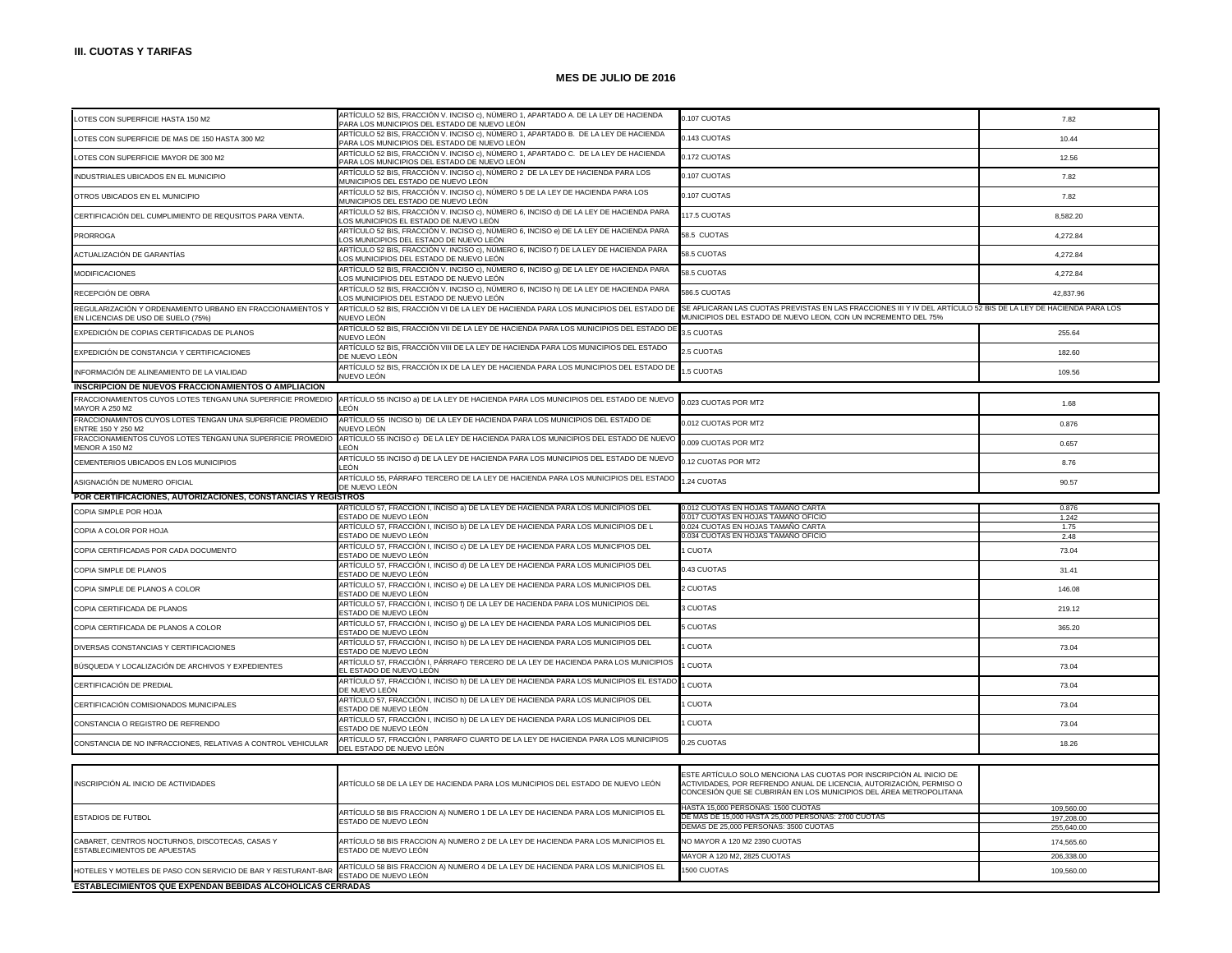| ABARROTES CON VENTA DE CERVEZA CON UN AREA DE EXPOSICIÓN AL<br>PÚBLICO NO MAYOR A 50 M2                         | ARTÍCULO 58 BIS FRACCION A) NUMERO 5 INCISO a) DE LA LEY DE HACIENDA PARA LOS<br>MUNICIPIOS EL ESTADO DE NUEVO LEÓN                                                                                   | <b>15 CUOTAS</b>                                                                                                               | 1,095.60                                                                                     |
|-----------------------------------------------------------------------------------------------------------------|-------------------------------------------------------------------------------------------------------------------------------------------------------------------------------------------------------|--------------------------------------------------------------------------------------------------------------------------------|----------------------------------------------------------------------------------------------|
| ABARROTES CON VENTA DE CERVEZA, VINOS Y LICORES CON UN AREA<br>DE EXPOSICIÓN AL PÚBLICO, NO MAYOR A 50 M2       | ARTÍCULO 58 BIS FRACCION A) NUMERO 5 INCISO b) DE LA LEY DE HACIENDA PARA LOS<br>MUNICIPIOS EL ESTADO DE NUEVO LEÓN                                                                                   | 30 CUOTAS                                                                                                                      | 2,191.20                                                                                     |
| DEPOSITO CON VENTA DE CERVEZA INCLUYENO LOS QUE TIENEN<br>SERVICIO DE AUTO                                      | ARTÍCULO 58 BIS FRACCION A) NUMERO 5 INCISO c) DE LA LEY DE HACIENDA PARA LOS<br>MUNICIPIOS EL ESTADO DE NUEVO LEÓN                                                                                   | 40 CUOTAS                                                                                                                      | 2,921.60                                                                                     |
| DEPOSITO CON VENTA DE CERVEZA, VINOS Y LICORES INCLUYENDO LOS<br>QUE TIENEN SERVICIO DE AUTO                    | ARTÍCULO 58 BIS FRACCION A) NUMERO 5 INCISO d) DE LA LEY DE HACIENDA PARA LOS<br>MUNICIPIOS EL ESTADO DE NUEVO LEÓN                                                                                   | 80 CUOTAS                                                                                                                      | 5,843.20                                                                                     |
| <b>LICORERÍAS</b>                                                                                               | ARTÍCULO 58 BIS FRACCION A) NUMERO 5 INCISO e) DE LA LEY DE HACIENDA PARA LOS<br>MUNICIPIOS EL ESTADO DE NUEVO LEÓN                                                                                   | 80 CUOTAS                                                                                                                      | 5,843.20                                                                                     |
| MINISÚPER Y TIENDAS DE CONVENIENCIA CON UN AREA DE EXPOSICIÓN<br>AL PUBLICO NO MAYOR A 120 M2                   | ARTÍCULO 58 BIS FRACCION A) NUMERO 5 INCISO f) DE LA LEY DE HACIENDA PARA LOS<br>MUNICIPIOS EL ESTADO DE NUEVO LEÓN                                                                                   | 60 CUOTAS                                                                                                                      | 4.382.40                                                                                     |
| MINISÚPER Y TIENDAS DE CONVENIENCIA CON UN AREA DE EXPOSICIÓN<br>AL PÚBLICO MAYOR A 120 M2                      | ARTÍCULO 58 BIS FRACCION A) NUMERO 5 INCISO q) DE LA LEY DE HACIENDA PARA LOS<br>MUNICIPIOS EL ESTADO DE NUEVO LEÓN                                                                                   | 135 CUOTAS                                                                                                                     | 9,860.40                                                                                     |
| TIENDAS DE AUTO SERVICIO MAYOR A 120 M2                                                                         | ARTÍCULO 58 BIS FRACCION A) NUMERO 5 INCISO h) DE LA LEY DE HACIENDA PARA LOS<br>MUNICIPIOS EL ESTADO DE NUEVO LEÓN                                                                                   | 190 CUOTAS                                                                                                                     | 13,877.60                                                                                    |
| TIENDAS DE AUTO SERV DEPARTAMENTALES MAYOR A 120 M2                                                             | ARTÍCULO 58 BIS FRACCION A) NUMERO 5 INCISO i) DE LA LEY DE HACIENDA PARA LOS<br>MUNICIPIOS EL ESTADO DE NUEVO LEÓN                                                                                   | 380 CUOTAS                                                                                                                     | 27,755.20                                                                                    |
| EXPENDIO Y DISTRIBUCIÓN AL MAYOREO DE CERVEZA Ó BEBIDAS<br>ALCOHÓLICAS                                          | ARTÍCULO 58 BIS FRACCION A) NUMERO 5 INCISO ¡) DE LA LEY DE HACIENDA PARA LOS<br>MUNICIPIOS EL ESTADO DE NUEVO LEÓN                                                                                   | 340 CUOTAS                                                                                                                     | 24,833.60                                                                                    |
| ESTABLECIMIENTOS QUE EXPENDAN BEBIDAS ALCOHOLICAS EN BOTELLA ABIERTA O AL COPEO                                 |                                                                                                                                                                                                       |                                                                                                                                |                                                                                              |
| CERVECERÍAS CON EXPENDIO DE CERVEZA                                                                             | ARTÍCULO 58 BIS FRACCION A) NUMERO 5 INCISO k) SUBINCISO a) DE LA LEY DE HACIENDA PARA<br>OS MUNICIPIOS DEL ESTADO DE NUEVO LEÓN                                                                      | <b>35 CUOTAS</b>                                                                                                               | 6.208.40                                                                                     |
| RESTAURANTES, LONCHERÍAS, FONDAS Y SIMILARES CON EXPENDIO DE<br>CERVEZA                                         | ARTÍCULO 58 BIS FRACCION A) NUMERO 5 INCISO K) SUBINCISO b) DE LA LEY DE HACIENDA PARA<br>OS MUNICIPIOS DEL ESTADO DE NUEVO LEÓN                                                                      | 85 CUOTAS                                                                                                                      | 6,208.40                                                                                     |
| BILLARES CON EXPENDIO DE CERVEZA                                                                                | ARTÍCULO 58 BIS FRACCION A) NUMERO 5 INCISO k) SUBINCISO c) DE LA LEY DE HACIENDA PAR.<br>LOS MUNICIPIOS DEL ESTADO DE NUEVO LEÓN                                                                     | 85 CUOTAS                                                                                                                      | 6,208.40                                                                                     |
| BILLARES CON EXPENDIO DE CERVEZA. VINOS Y LICORES                                                               | ARTÍCULO 58 BIS FRACCION A) NUMERO 5 INCISO k) SUBINCISO d) DE LA LEY DE HACIENDA PARA<br>LOS MUNICIPIOS DEL ESTADO DE NUEVO LEÓN                                                                     | 130 CUOTAS                                                                                                                     | 9,495.20                                                                                     |
| CANTINAS O BARES CON EXPENDIO DE CERVEZA VINOS Y LICORES                                                        | ARTÍCULO 58 BIS FRACCION A) NUMERO 5 INCISO k) SUBINCISO e) DE LA LEY DE HACIENDA PARA<br>OS MUNICIPIOS DEL ESTADO DE NUEVO LEÓN                                                                      | 250 CUOTAS                                                                                                                     | 18,260.00                                                                                    |
| UN ÁREA DE ATENCIÓN AL PÚBLICO DE HASTA 120 M2                                                                  | RESTAURANTES - BAR CON EXPENIO DE CERVEZA, VINOS Y LICORES, CON ARTÍCULO 58 BIS FRACCION A) NUMERO 5 INCISO k) SUBINCISO f) DE LA LEY DE HACIENDA PAR.<br>LOS MUNICIPIOS DEL ESTADO DE NUEVO LEÓN     | 150 CUOTAS                                                                                                                     | 10.956.00                                                                                    |
| RESTAURANTES- BAR CON EXPENDIO DE CERVEZA, VINOS Y LICORES<br>CON UN AREA DE ATENCIÓN AL PÚBLICO MAYOR A 120 M2 | ARTÍCULO 58 BIS FRACCION A) NUMERO 5 INCISO k) SUBINCISO g) DE LA LEY DE HACIENDA PARA<br>OS MUNICIPIOS DEL ESTADO DE NUEVO LEÓN                                                                      | 250 CUOTAS                                                                                                                     | 18,260.00                                                                                    |
| CENTROS O CLUBES SOCIALES O DEPORTIVOS CON EXPENDIO O<br>CONSUMO DE CERVEZA, VINOS Y LICORES                    | ARTÍCULO 58 BIS FRACCION A) NUMERO 5 INCISO k) SUBINCISO h) DE LA LEY DE HACIENDA PARA PAGARÁN UNA CUOTA POR METRO DE SUPERFICIE DE EXPENDIO O DE CONSUMO,<br>LOS MUNICIPIOS DEL ESTADO DE NUEVO LEÓN | EN NINGÚN CASO LA CANTIDAD SERÁ INFERIOR A 100 CUOTAS                                                                          | 73.04 POR M2 DE SUPERFICIE DE EXPENDIO O DE<br>CONSUMO. NINGUN CASO SERA INFERIOR A<br>7.304 |
| CENTROS O CLUBES SOCIALES O DEPORTIVOS CON EXPENDIO O<br>CONSUMO DE CERVEZA, VINOS Y LICORES                    | ARTÍCULO 58 BIS FRACCION A) NUMERO 5 INCISO k) SUBINCISO i) DE LA LEY DE HACIENDA PARA<br>LOS MUNICIPIOS DEL ESTADO DE NUEVO LEÓN                                                                     | PAGARÁN 0.25 CUOTAS POR METRO CUADRADO DE SUPERFICIE DE CONSUMO, EN<br>NINGUN CASO, LA CANTIDAD A PAGAR SERA MENOR A 50 CUOTAS | 18.26 POR M2 DE SUPERFICIE DE CONSUMO,<br>NINGUN CASO SERA INFERIOR A 3,652                  |
|                                                                                                                 |                                                                                                                                                                                                       | HASTA 150 M2 DE EXPENDIO O CONSUMO ABIERTO AL PÚBLICO 150 CUOTAS                                                               | 10,956.00                                                                                    |
| HOTELES CON EXPENDIO O CONSUMO HASTA 150 M2                                                                     | ARTICULO 58 BIS FRACCION A) NUMERO 5 INCISO k) SUBINCISO ¡) DE LA LEY DE HACIENDA PARA<br>LOS MUNICIPIOS DEL ESTADO DE NUEVO LEON                                                                     | POR EL EXEDENTE DE 150 METROS, PAGARÁN POR CADA M2 O FRACCIÓN DE<br>EXPENDIO O CONSUMO ABIERTO AL PÚBLICO 0.6 CUOTAS           | 43.82                                                                                        |
|                                                                                                                 |                                                                                                                                                                                                       | NOTA: EN NINGIN CASO LA CANTIDAD A PAGAR SERA MAYOR A 1,000 CUOTAS                                                             | NO MAYOR A 73,040.                                                                           |
|                                                                                                                 |                                                                                                                                                                                                       |                                                                                                                                |                                                                                              |
| <b>PERMISOS ESPECIALES</b>                                                                                      |                                                                                                                                                                                                       |                                                                                                                                |                                                                                              |
| EXPENDIO Y CONSUMO DE BEBIDAS ALCOHOLICAS                                                                       | ARTÍCULO 58 BIS FRACCION B) NUMERO 1 DE LA LEY DE HACIENDA PARA LOS MUNICIPIOS DEL<br>ESTADO DE NUEVO LEÓN                                                                                            | 0.2 CUOTAS POR M2 DE SUPERFICIE DE EXPENDIO O CONSUMO, MAS UN 10% DE<br>OS DERECHOS POR CADA DIA DE DURACION DEL PERMISO       | 14.61                                                                                        |
| CONSUMO DE BEBIDAS ALCOHOLICAS                                                                                  | ARTÍCULO 58 BIS FRACCION B) NUMERO 2 DE LA LEY DE HACIENDA PARA LOS MUNICIPIOS DEL<br>ESTADO DE NUEVO LEÓN                                                                                            | 0.1 CUOTAS POR M2 SE SUPERFICIE DE CONSUMO, MAS UN 10% DE LOS DERECHOS<br>POR CADA DIA DE DURACION DEL PERMISO                 | 7.30                                                                                         |
|                                                                                                                 |                                                                                                                                                                                                       | EN NINGUN CASO LA CANTIDAD A PAGAR SERÁ MENOR A 50 CUOTAS                                                                      | 3,652.00                                                                                     |
| REVISION, INSPECCION Y SERVICIO                                                                                 |                                                                                                                                                                                                       |                                                                                                                                |                                                                                              |
| SERVICIO DE EXAMEN MEDICO DE PERICIA PARA AUTORIZACIÓN DE<br><b>ICENCIA DE MANEJO</b>                           | ARTÍCULO 62 FRACCIÓN I DE LA LEY DE HACIENDA PARA LOS MUNICIPIOS DEL ESTADO DE<br>NUEVO LEÓN                                                                                                          | 2 CUOTAS                                                                                                                       | 146.08                                                                                       |
| PERMISO PARA TRANSITAR SIN PLACAS                                                                               | ARTÍCULO 62 FRACCIÓN I, PÁRRAFO SEGUNDO DE LA LEY DE HACIENDA PARA LOS MUNICIPIOS<br>DEL ESTADO DE NUEVO LEÓN                                                                                         | 6 CUOTAS                                                                                                                       | 438.24                                                                                       |
| LICENCIA PARA ESTACIONAMIENTO CARGA Y DESCARGA                                                                  | ARTÍCULO 62 FRACCIÓN I, PÁRRAFO CUARTO DE LA LEY DE HACIENDA PARA LOS MUNICIPIOS<br>DEL ESTADO DE NUEVO LEÓN                                                                                          | <b>S CUOTAS</b>                                                                                                                | 365.20                                                                                       |
| REVISIÓN DE ISAI                                                                                                | ARTÍCULO 62 FRACCIÓN IV DE LA LEY DE HACIENDA PARA LOS MUNICIPIOS DEL ESTADO DE<br>NUEVO LEÓN                                                                                                         | 10 CUOTAS POR CADA INMUEBLE CUANDO NO EXISTA CANTIDAD A PAGAR POR<br>CONCEPTO DEL ISAI                                         | 730.40                                                                                       |

| INSPECCIÓN DE COMERCIO AMBULANTE             | ARTÍCULO 62. FRACCIÓN II DE LA LEY DE HACIENDA PARA LOS MUNICIPIOS DEL ESTADO DE<br>NUEVO LEÓN                             | <b>IDE \$20 A \$70 POR INSPECCIONES QUE PREVIENEN LOS REGLAMENTOS A NIVEL</b><br><b>MUNICIPAL</b> | \$20 Y \$70       |
|----------------------------------------------|----------------------------------------------------------------------------------------------------------------------------|---------------------------------------------------------------------------------------------------|-------------------|
| INTERVENCION DE DIV. Y ESPECT. PUB.          | ARTÍCULO 31 BIS, FRACCION I, INCISO d) y ARTÍCULO 63 DE LA LEY DE HACIENDA PARA LOS<br>MUNICIPIOS DEL ESTADO DE NUEVO LEÓN | EN RAZÓN A SU COSTO                                                                               | SEGÚN SEA EL CASO |
| INSPECCION DE ECOLOGIA                       | ARTICULO 63 DE LA LEY DE HACIENDA ARA LOS MUNICIPIOS DEL ESTADO DE NUEVO LEON                                              | EN RAZÓN A SU COSTO                                                                               | SEGÚN SEA EL CASO |
| SERVICIOS SANITARIOS QUE PRESTE EL MUNICIPIO |                                                                                                                            |                                                                                                   |                   |
| MANTENER ANIMALES EN OBSERVACIÓN             | ART ÍCULO 62, FRACCIÓN VI, INCISO a) DE LA LEY DE HACIENDA PARA LOS MUNICIPIOS DEL<br>ESTADO DE NUEVO LEÓN                 | 0.50 CUOTAS                                                                                       | 36.52             |
| RECOGER ANIMALES DOMÉSTICOS ENFERMOS         | ARTÍCULO 62, FRACCIÓN VI INCISO b) DE LA LEY DE HACIENDA PARA LOS MUNICIPIOS DEL<br>ESTADO DE NUEVO LEÓN                   | 0.50 CUOTAS                                                                                       | 36.52             |
| EXPEDICION DE LICENCIAS                      |                                                                                                                            |                                                                                                   |                   |

**EXPEDICION DE LICENCIAS**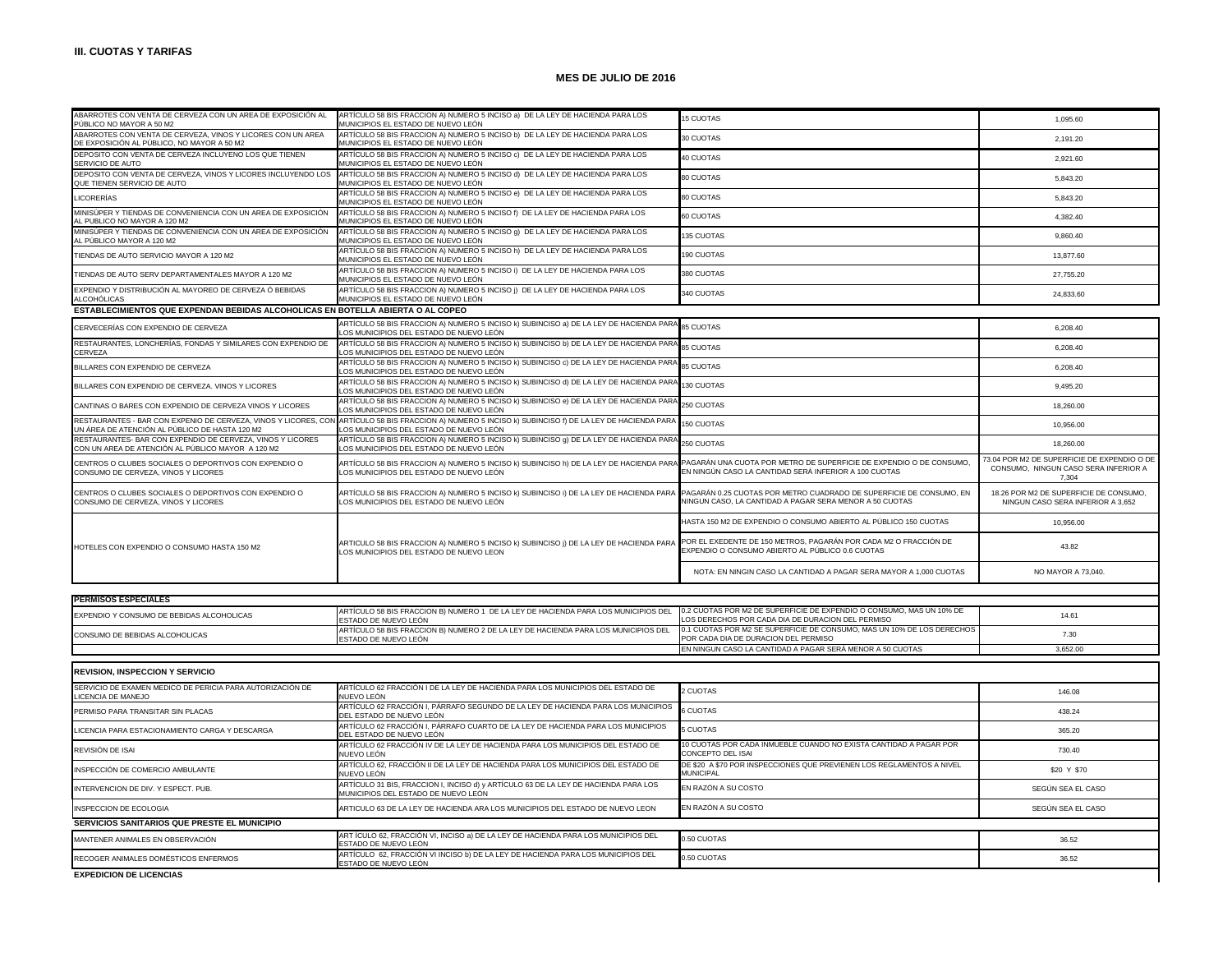$\mathbf{I}$ 

## **MES DE JULIO DE 2016**

|                                                                                             | ARTÍCULO 64, FRACCIÓN V, PÁRRAFO PRIMERO DE LA LEY DE HACIENDA PARA LOS MUNICIPIOS<br>DEL ESTADO DE NUEVO LEÓN                                                                                                                                | POR LICENCIA Y MEDIO DE IDENTIFICACIÓN POR M2 DE EXPOSICIÓN, 2.5 CUOTAS                                                                                                                                                                                                          | 182.60                                      |
|---------------------------------------------------------------------------------------------|-----------------------------------------------------------------------------------------------------------------------------------------------------------------------------------------------------------------------------------------------|----------------------------------------------------------------------------------------------------------------------------------------------------------------------------------------------------------------------------------------------------------------------------------|---------------------------------------------|
| LICENCIA DE ANUNCIOS                                                                        | ARTÍCULO 64, FRACCIÓN V, PÁRRAFO SEGUNDO DE LA LEY DE HACIENDA PARA LOS MUNICIPIOS                                                                                                                                                            | ANUNCIOS CUYA SUPERFICIE DE EXPOSICIÓN ESTE COMPUESTA DE ELEMENTOS                                                                                                                                                                                                               | 5.478.00                                    |
|                                                                                             | DEL ESTADO DE NUEVO LEÓN<br>ARTÍCULO 64, FRACCIÓN V, PÁRRAFO SEXTO DE LA LEY DE HACIENDA PARA LOS MUNICIPIOS                                                                                                                                  | ELECTRÓNICOS, EL MONTO MÁXIMO SERÁ DE 75 CUOTAS                                                                                                                                                                                                                                  |                                             |
| <b>ICENCIA DE ANUNCIOS EN VIA PUBLICA</b>                                                   | DEL ESTADO DE NUEVO LEÓN                                                                                                                                                                                                                      | 4 CUOTAS POR METROS CUADRADO DE EXPOSICION POR DIA                                                                                                                                                                                                                               | 29.22                                       |
| <b>LIMPIEZA DE LOTES BALDIOS</b>                                                            | ARTÍCULO 65, INCISO a) DE LA LEY DE HACIENDA PARA LOS MUNICIPIOS DEL ESTADO DE NUEVO                                                                                                                                                          | PREDIOS CON SUPERFICIE HASTA 1.000 M2 0.30 CUOTAS                                                                                                                                                                                                                                | 21.91                                       |
|                                                                                             | I FÓN<br>ARTÍCULO 65 INCISO b) DE LA LEY DE HACIENDA PARA LOS MUNICIPIOS DEL ESTADO DE NUEVO                                                                                                                                                  |                                                                                                                                                                                                                                                                                  |                                             |
| LIMPIEZA DE LOTES BALDÍOS                                                                   | I FÓN                                                                                                                                                                                                                                         | POR EL EXCEDENTE DE 1,000 M2, POR CADA M2 EXCEDENTE 0.26 CUOTAS                                                                                                                                                                                                                  | 18.99                                       |
|                                                                                             | ARTÍCULO 65, PÁRRAFO SEPTIMO DE LA LEY DE HACIENDA PARA LOS MUNICIPIOS DEL ESTADO<br>DE NUEVO LEÓN                                                                                                                                            | POR SERVICIO DE RECOLECCIÓN, TRASLADO Y DISPOSICIÓN FINAL DE LA BASURA<br>RODUCTO DE LA LIMPIEZA A SOLICITUD DEL PROPIETARIO DEL PREDIO, EL COSTO<br>SERÁ DE 6 CUOTAS POR M3 O FRACCIÓN DE MATERIA RECOLECTADA                                                                   | 438.24                                      |
| <b>LIMPIEZA Y RECOLECCION DE DESECHOS INDUSTRIALES Y COMERCIALES</b>                        |                                                                                                                                                                                                                                               |                                                                                                                                                                                                                                                                                  |                                             |
|                                                                                             | ARTÍCULO 65 BIS INCISO a) DE LA LEY DE HACIENDA PARA LOS MUNICIPIOS DEL ESTADO DE<br>NUEVO LEÓN                                                                                                                                               | NMUEBLES QUE GENEREN HASTA 5 KG. DIARIOS, 2 CUOTAS                                                                                                                                                                                                                               | 146.08                                      |
|                                                                                             | ARTÍCULO 65 BIS INCISO b) DE LA LEY DE HACIENDA PARA LOS MUNICIPIOS DEL ESTADO DE<br>NUEVO LEÓN                                                                                                                                               | NMUEBLES QUE GENEREN MÁS DE 5 KG. Y HASTA 10 KG DIARIOS, 4 CUOTAS                                                                                                                                                                                                                | 292.16                                      |
|                                                                                             | ARTÍCULO 65 BIS INCISO c) DE LA LEY DE HACIENDA PARA LOS MUNICIPIOS DEL ESTADO DE<br>NUEVO LEÓN                                                                                                                                               | NMUEBLES QUE GENEREN MÁS DE 10 KG. Y HASTA 25 KG. DIARIOS, 6 CUOTAS                                                                                                                                                                                                              | 438.24                                      |
| SERVICIO DE LIMPIA DE DESECHOS INDUSTRIALES Y COMERCIALES                                   | ARTÍCULO 65 BIS INCISO d) DE LA LEY DE HACIENDA PARA LOS MUNICIPIOS DEL ESTADO DE<br>NUEVO LEÓN                                                                                                                                               | NMUEBLES QUE GENEREN MÁS DE 25 KG. Y HASTA 50 KG. DIARIOS, 14 CUOTAS                                                                                                                                                                                                             | 1,022.56                                    |
|                                                                                             | ARTÍCULO 65 BIS INCISO e) DE LA LEY DE HACIENDA PARA LOS MUNICIPIOS DEL ESTADO DE<br>NUEVO LEÓN                                                                                                                                               | INMUEBLES QUE GENEREN MÁS DE 50 KG. Y HASTA 100 KG. DIARIOS, 25 CUOTAS                                                                                                                                                                                                           | 1,826.00                                    |
|                                                                                             | ARTÍCULO 65 BIS INCISO f) DE LA LEY DE HACIENDA PARA LOS MUNICIPIOS DEL ESTADO DE<br>NUFVO LEÓN                                                                                                                                               | NMUEBLES QUE GENEREN MÁS DE 100 KG. Y HASTA 200 KG. DIARIOS, 48 CUOTAS                                                                                                                                                                                                           | 3,505.92                                    |
|                                                                                             | ARTÍCULO 65 BIS INCISO g) DE LA LEY DE HACIENDA PARA LOS MUNICIPIOS DEL ESTADO DE<br>NUEVO LEÓN                                                                                                                                               | NMUEBLES QUE GENEREN MÁS DE 200 KG. Ó EL EQUIVALENTE A TRES M3 DIARIOS<br>EL COBRO SERÁ DE 48 CUOTAS MÁS 0.50 CUOTAS POR CADA 5KG. ADICIONALES                                                                                                                                   | 3,505.92 MÁS 36.52 POR CADA 5KG ADICIONALES |
| OCUPACION DE LA VIA PUBLICA                                                                 |                                                                                                                                                                                                                                               |                                                                                                                                                                                                                                                                                  |                                             |
| OCUPAR LA VÍA PUBLICA CON INSTALACIONES FIJAS O SEMIFIJAS                                   | ARTÍCULO 65 BIS-1, FRACCIÓN I DE LA LEY DE HACIENDA PARA LOS MUNCICPIOS DEL ESTADO<br>DE NUEVO LEÓN                                                                                                                                           | 0.016 CUOTAS DIARIAS                                                                                                                                                                                                                                                             | 1.17                                        |
| SITIOS DE AUTOMÓVILES                                                                       | ARTÍCULO 65 BIS-1, FRACCIÓN II DE LA LEY DE HACIENDA PARA LOS MUNICIPIOS DEL ESTADO<br>DE NUEVO LEÓN                                                                                                                                          | <b>CUOTAS POR TRIMESTRE</b>                                                                                                                                                                                                                                                      | 365.20                                      |
| CAJONES ESTACIONAMIENTO COMERCIAL                                                           | ARTÍCULO 65 BIS-1, FRACCIÓN III INCISO a) DE LA LEY DE HACIENDA PARA LOS MUNICIPIOS DEL<br>ESTADO DE NUEVO LEÓN                                                                                                                               | CUOTAS POR M2                                                                                                                                                                                                                                                                    | 365.20                                      |
| CAJONES ESTACIONAMIENTO PARTICULAR                                                          | ARTÍCULO 65 BIS-1, FRACCIÓN III INCISO b) DE LA LEY DE HACIENDA PARA LOS MUNICIPIOS DEL<br>ESTADO DE NUEVO LEÓN                                                                                                                               | .5 CUOTAS POR M2                                                                                                                                                                                                                                                                 | 109.56                                      |
| RECOLECCIÓN DE PARQUÍMETROS                                                                 | ARTÍCULO 65 BIS-1, FRACCIÓN IV, PÁRRAFO PRIMERO DE LA LEY DE HACIENDA PARA LOS<br>MUNICIPIOS DEL ESTADO DE NUEVO LEÓN                                                                                                                         | \$2.50 POR HORA                                                                                                                                                                                                                                                                  | \$2.50 POR HORA                             |
| MERCADOS AMBULANTES                                                                         | ARTÍCULO 65 BIS-1, FRACCIÓN I DE LA LEY DE HACIENDA PARA LOS MUNCICPIOS DEL ESTADO<br>DE NUEVO LEÓN                                                                                                                                           | 0.016 CUOTAS DIARIAS POR M2 COMPLETO O FRACCION                                                                                                                                                                                                                                  | 1.17                                        |
| OTRAS OCUPACIONES DE LA VIA PUBLICA                                                         | ARTÍCULO 65 BIS-1, FRACCIÓN I, PÁRRAFO SEGUNDO DE LA LEY DE HACIENDA PARA LOS<br>MUNCIPIOS DEL ESTADO DE NUEVO LEON                                                                                                                           | 0.081 CUOTAS DIARIAS POR METRO CUADRADO                                                                                                                                                                                                                                          | 5.92                                        |
| CONTRIBUCIONES POR NUEVOS FRACCIONAMIENTOS, EDIFICACIONES, RELOTIFICACIONES Y SUBDIVISIONES |                                                                                                                                                                                                                                               |                                                                                                                                                                                                                                                                                  |                                             |
| PAGO DEL 7 %                                                                                | ARTICULO 65 BIS 2 DE LA LEY DE HACIENDA PARA LOS MUNICIPIOS DEL ESTADO DE NUEVO<br>LEON                                                                                                                                                       | SEGÚN SEA EL CASO                                                                                                                                                                                                                                                                | SEGÚN SEA EL CASO                           |
| PAGO DEL ARTICULO 151 FRACC II                                                              | ARTICULO 65 BIS 2 DE LA LEY DE HACIENDA PARA LOS MUNICIPIOS DEL ESTADO DE NUEVO<br>LEON                                                                                                                                                       | CEDER SUELO AL MUNICIPIO PARA DESTINOS A RAZÓN DEL 17% -DIECISIETE DEL<br>ÁREA VENDIBLE Ó 22 -VEINTIDÓS METROS CUADRADOS POR UNIDAD DE VIVIENDA,<br>O LO QUE RESULTE MAYOR. LOS USOS COMPLEMENTARIOS NO HABITACIONALES<br>CEDERÁN EL 7% -SIETE DEL ÁREA VENDIBLE CORRESPONDIENTE | SEGÚN SEA EL CASO                           |
| <b>OTROS INGRESOS</b>                                                                       | ARTICULO 63 PARRAFO SEGUNDO DE LA LEY DE HACIENDA PARA LOS MUNICIPIOS DEL ESTADO                                                                                                                                                              |                                                                                                                                                                                                                                                                                  |                                             |
| <b>OTROS INGRESOS</b>                                                                       | DE NUEVO LEON                                                                                                                                                                                                                                 | SEGÚN SEA EL CASO                                                                                                                                                                                                                                                                | SEGÚN SEA EL CASO                           |
| <b>DIVERSOS</b>                                                                             |                                                                                                                                                                                                                                               |                                                                                                                                                                                                                                                                                  |                                             |
| <b>DIVERSOS</b>                                                                             | ARTICULO 63 PARRAFO SEGUNDO DE LA LEY DE HACIENDA PARA LOS MUNICIPIOS DEL ESTADO<br>DE NUEVO LEON                                                                                                                                             | SEGÚN SEA EL CASO                                                                                                                                                                                                                                                                | SEGÚN SEA EL CASO                           |
| 3.- PRODUCTOS                                                                               |                                                                                                                                                                                                                                               |                                                                                                                                                                                                                                                                                  |                                             |
| <b>CONCEPTO Y DESCRIPCION</b>                                                               | <b>FUNDAMENTO JURÍDICO</b>                                                                                                                                                                                                                    | <b>CUOTA QUE CORRESPONDE</b>                                                                                                                                                                                                                                                     | <b>CANTIDAD</b>                             |
| <b>EXPLOTACION</b>                                                                          |                                                                                                                                                                                                                                               |                                                                                                                                                                                                                                                                                  |                                             |
| <b>CUOTAS DIF GUARDERIAS</b>                                                                | ARTICULO 66, FRACCION I DE LA LEY DE HACIENDA PARA LOS MUNICIPIOS DEL ESTADO DE<br>NUEVO LEON                                                                                                                                                 | SEGÚN SEA EL CASO                                                                                                                                                                                                                                                                | SEGÚN SEA EL CASO                           |
|                                                                                             | <b>4.- APROVECHAMIENTOS</b>                                                                                                                                                                                                                   |                                                                                                                                                                                                                                                                                  |                                             |
| <b>CONCEPTO Y DESCRIPCION</b>                                                               | <b>FUNDAMENTO JURÍDICO</b>                                                                                                                                                                                                                    | <b>CUOTA QUE CORRESPONDE</b>                                                                                                                                                                                                                                                     | <b>CANTIDAD</b>                             |
| <b>MULTAS</b>                                                                               |                                                                                                                                                                                                                                               |                                                                                                                                                                                                                                                                                  |                                             |
| MULTAS DE TRANSITO                                                                          | ARTICULO 67, FRACCION I Y ARTICULO 69 DE LA LEY DE HACIENDA PARA LOS MUNICIPIOS DEL<br>ESTADO DE NUEVO LEON Y ARTICULO 136, FRACCION V, 137, 138, 139, 140 Y 145 DEL<br>REGLAMENTO DE TRANSITO Y VIALIDAD DEL MUNICIPIO DE GARCIA, NUEVO LEON | DE ACUERDO AL TABULADOR Y DEMAS PRECEPTOS QUE ESTABLECE EL<br>REGLAMENTO DE TRANSITO Y VIALIDAD DEL MUNCIPIO DE GARCIA, NUEVO LEON                                                                                                                                               | SEGÚN SEA EL CASO                           |